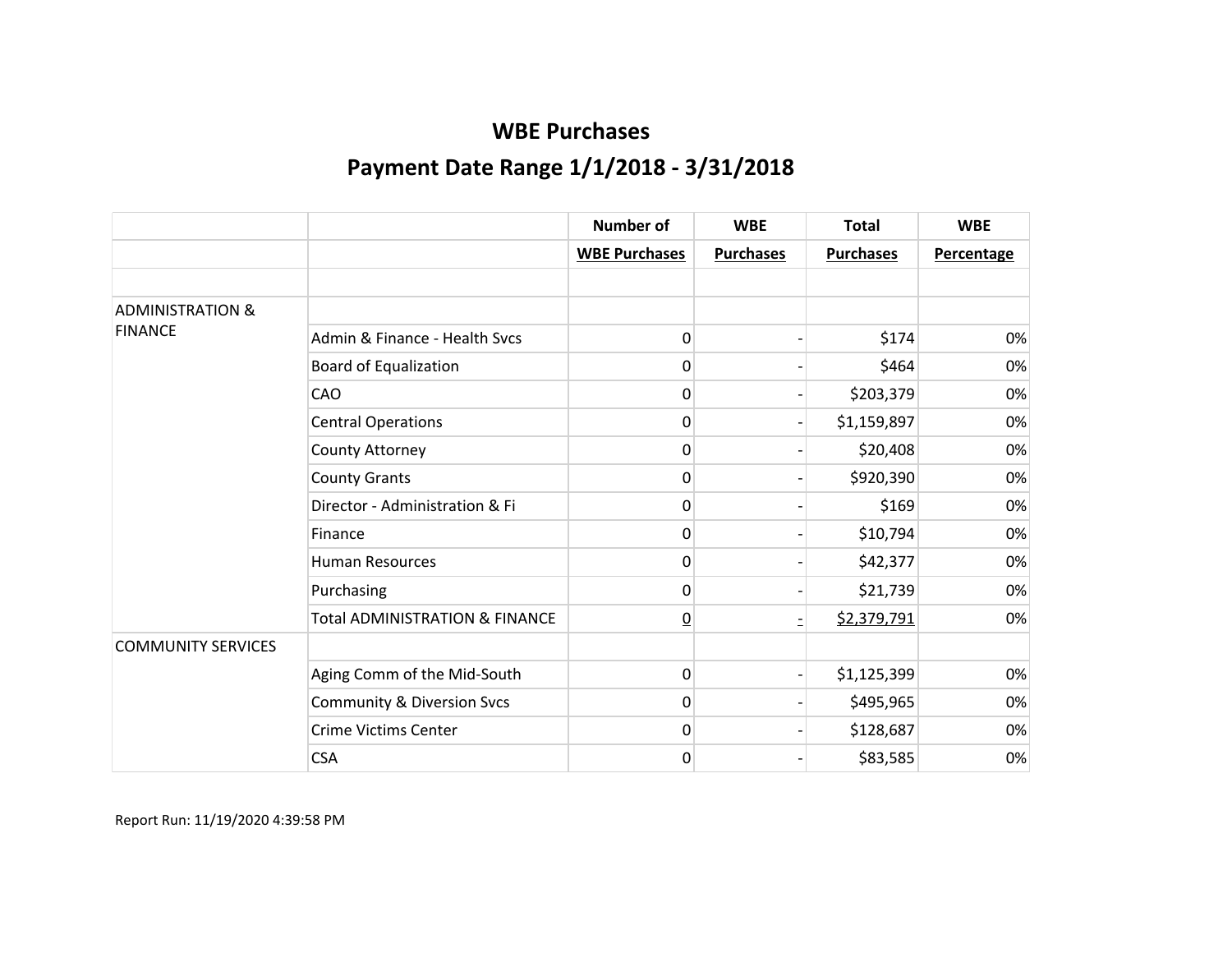| <b>COMMUNITY SERVICES</b> | <b>Director Community Services</b>     | 2               | \$5,000 | \$86,775    | 6% |
|---------------------------|----------------------------------------|-----------------|---------|-------------|----|
|                           | <b>Pretrial Services</b>               | 0               |         | \$11,684    | 0% |
|                           | Ryan White                             | 0               |         | \$1,888,431 | 0% |
|                           | <b>Total COMMUNITY SERVICES</b>        | $\overline{2}$  | \$5,000 | \$3,820,525 | 0% |
| <b>CORRECTIONS</b>        |                                        |                 |         |             |    |
|                           | <b>Correction Center Facility</b>      | 0               |         | \$35,870    | 0% |
|                           | <b>Corrections Administration</b>      | 0               |         | \$6,193,638 | 0% |
|                           | <b>Total CORRECTIONS</b>               | $\overline{0}$  |         | \$6,229,508 | 0% |
| <b>EMPLOYEE BENEFITS</b>  |                                        |                 |         |             |    |
|                           | Employee Health Insurance              | 0               |         | \$364,667   | 0% |
|                           | <b>Total EMPLOYEE BENEFITS</b>         | $\overline{0}$  |         | \$364,667   | 0% |
| <b>HEALTH SERVICES</b>    |                                        |                 |         |             |    |
|                           | Admin & Finance - Health Svcs          | 0               |         | \$19,887    | 0% |
|                           | <b>Community Health</b>                | 0               |         | \$423,604   | 0% |
|                           | <b>Environmental Health Services</b>   | 0               |         | \$236,926   | 0% |
|                           | <b>Forensic Services</b>               | 0               |         | \$38,512    | 0% |
|                           | <b>Health Planning &amp; Promotion</b> | 0               |         | \$95,731    | 0% |
|                           | <b>Inmate Medical Care</b>             | 0               |         | \$5,095,764 | 0% |
|                           | <b>Public Health Safety</b>            | 0               |         | \$460,782   | 0% |
|                           | <b>Total HEALTH SERVICES</b>           | $\underline{0}$ |         | \$6,371,204 | 0% |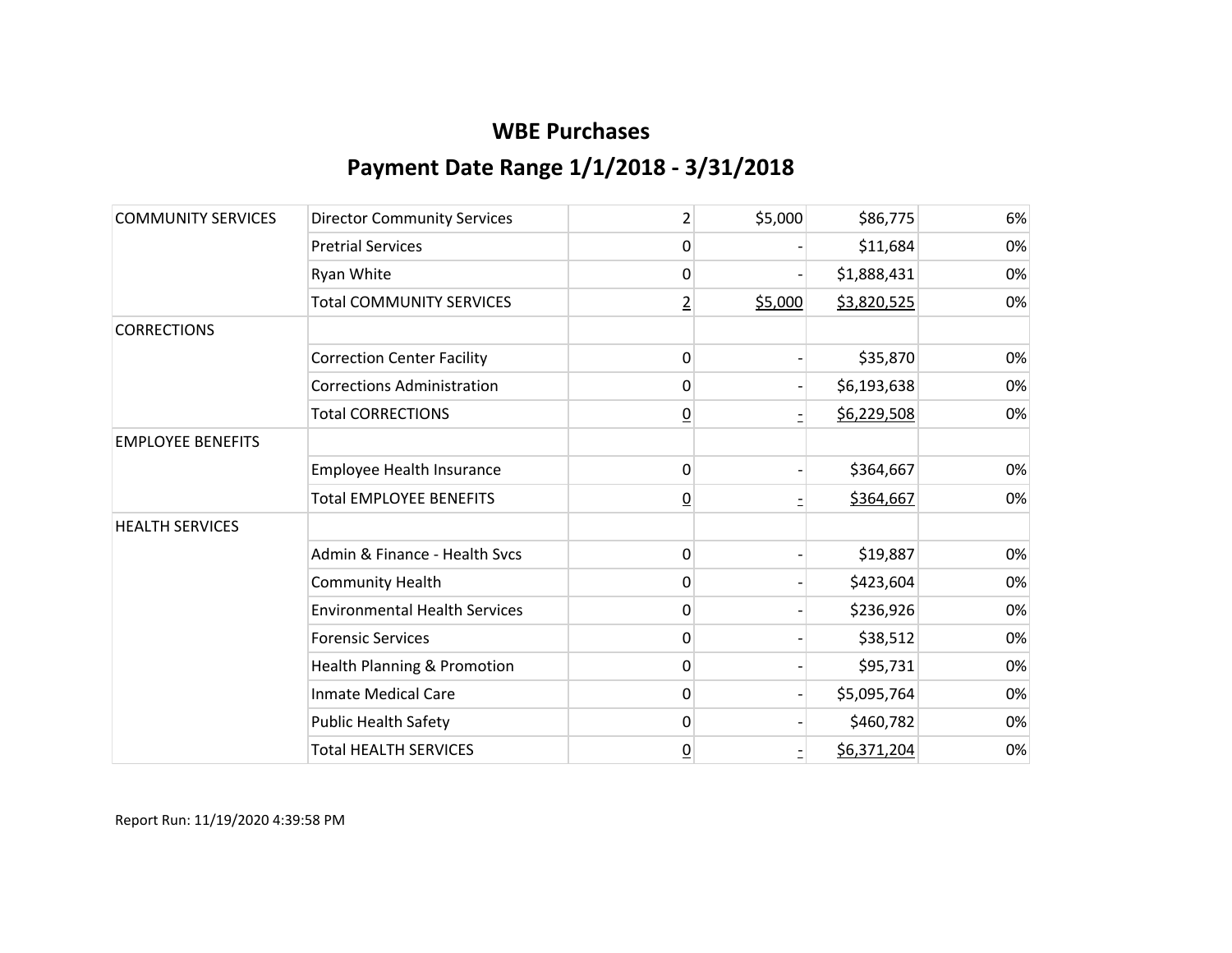| <b>INFORMATION</b>        |                                                       |                |         |             |    |
|---------------------------|-------------------------------------------------------|----------------|---------|-------------|----|
| <b>TECHNOLOGY SERVICE</b> | <b>Chief Information Officer</b>                      | 0              |         | \$129,611   | 0% |
|                           | <b>IT Internal Services</b>                           | 6              | \$7,768 | \$651,835   | 1% |
|                           | IT Operations                                         | 0              |         | \$783,586   | 0% |
|                           | <b>Total INFORMATION TECHNOLOGY</b><br><b>SERVICE</b> | <u>6</u>       | \$7,768 | \$1,565,033 | 0% |
| <b>JAIL DIVISION</b>      |                                                       |                |         |             |    |
|                           | Jail Administration                                   | 0              |         | \$2,057,501 | 0% |
|                           | Jail Programs                                         | 0              |         | \$192,325   | 0% |
|                           | Jail Security                                         | 0              |         | \$8,696     | 0% |
|                           | <b>Total JAIL DIVISION</b>                            | $\overline{0}$ |         | \$2,258,522 | 0% |
| <b>JUDICIAL</b>           |                                                       |                |         |             |    |
|                           | <b>Attorney General</b>                               | 0              |         | \$37,190    | 0% |
|                           | <b>Chancery Court</b>                                 | 0              |         | \$2,769     | 0% |
|                           | <b>Circuit Court</b>                                  | 0              |         | \$6,389     | 0% |
|                           | <b>Criminal Court</b>                                 | 0              |         | \$18,414    | 0% |
|                           | Divorce Referee                                       | 0              |         | \$159       | 0% |
|                           | <b>General Sessions Court</b>                         | 1              | \$795   | \$327,662   | 0% |
|                           | <b>Jury Commission</b>                                | 0              |         | \$436       | 0% |
|                           | Juvenile Court Clerk                                  | 0              |         | \$48,798    | 0% |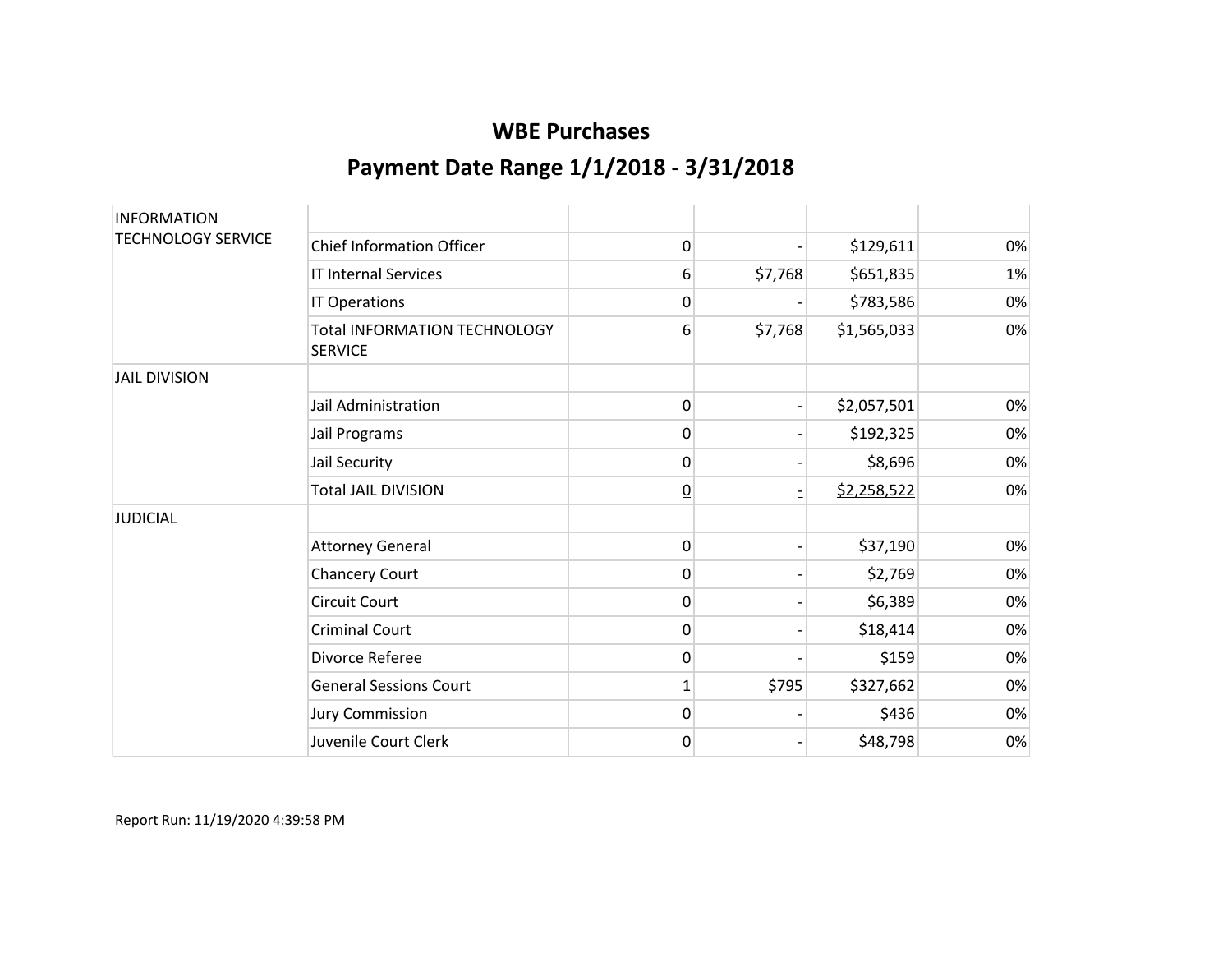| <b>JUDICIAL</b>         | Juvenile Court Judge                                  | $\mathbf{1}$     | \$15,000 | \$230,929 | 6%  |
|-------------------------|-------------------------------------------------------|------------------|----------|-----------|-----|
|                         | Probate Court                                         | 0                |          | \$1,691   | 0%  |
|                         | Public Defender                                       | 0                |          | \$36,960  | 0%  |
|                         | <b>Total JUDICIAL</b>                                 | $\overline{2}$   | \$15,795 | \$711,396 | 2%  |
| LAW ENFORCEMENT         |                                                       |                  |          |           |     |
|                         | <b>Chief Deputy</b>                                   | 0                |          | \$2,811   | 0%  |
|                         | Courts                                                | 0                |          | \$135,551 | 0%  |
|                         | <b>Detectives</b>                                     | 0                |          | \$1,536   | 0%  |
|                         | Fugitive                                              | 0                |          | \$41,926  | 0%  |
|                         | <b>Special Operations</b>                             | 6                | \$50,515 | \$178,808 | 28% |
|                         | Training                                              | 0                |          | \$101,821 | 0%  |
|                         | <b>Uniform Patrol</b>                                 | 0                |          | \$41,999  | 0%  |
|                         | <b>Total LAW ENFORCEMENT</b>                          | $6 \overline{6}$ | \$50,515 | \$504,453 | 10% |
| <b>MISCELLANEOUS</b>    |                                                       |                  |          |           |     |
| <b>INTERNAL SERVICE</b> | Admin & Finance - Health Svcs                         | 0                |          | \$265     | 0%  |
|                         | <b>Total MISCELLANEOUS INTERNAL</b><br><b>SERVICE</b> | $\overline{0}$   |          | \$265     | 0%  |
| OTHER ELECTED OFFICIALS |                                                       |                  |          |           |     |
|                         | Assessor                                              | $\mathbf 0$      |          | \$251,380 | 0%  |
|                         | County Clerk                                          | 0                |          | \$45,636  | 0%  |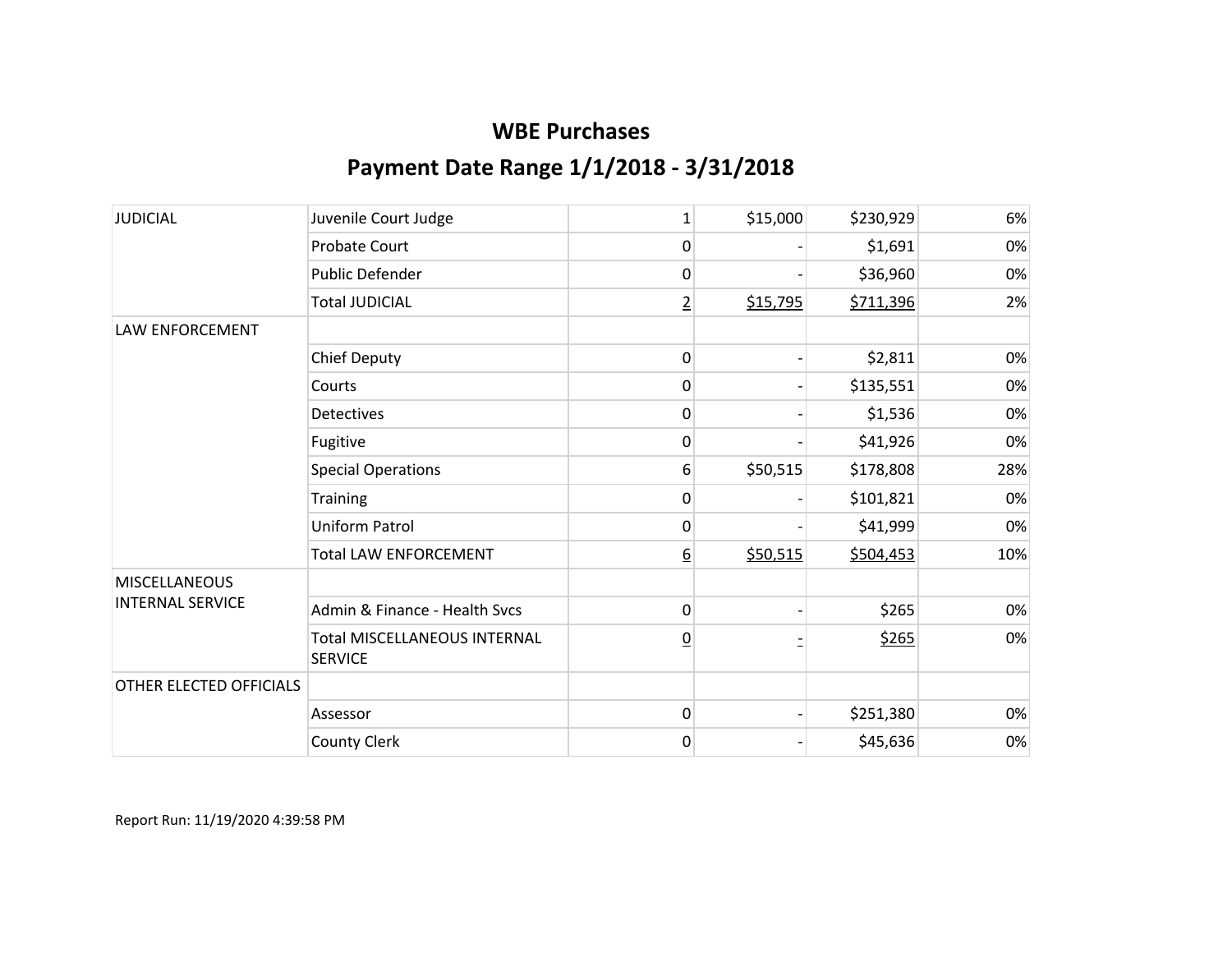| OTHER ELECTED OFFICIALS Election Commission |                                      | 0              | \$29,640    | 0% |
|---------------------------------------------|--------------------------------------|----------------|-------------|----|
|                                             | <b>Equal Opportunity Compliance</b>  | 0              | \$4,364     | 0% |
|                                             | Legislative Operations               | 0              | \$103,778   | 0% |
|                                             | Register                             | 0              | \$25,891    | 0% |
|                                             | Trustee                              | 0              | \$130,820   | 0% |
|                                             | <b>Total OTHER ELECTED OFFICIALS</b> | $\overline{0}$ | \$591,510   | 0% |
| <b>Other Offices</b>                        |                                      |                |             |    |
|                                             | <b>Central Operations</b>            | 0              | \$371,697   | 0% |
|                                             | Courts                               | 0              | \$594,725   | 0% |
|                                             | Director & Staff-Public Works        | 0              | \$269,880   | 0% |
|                                             | Parks and Grounds Maintenance        | 0              | \$45,675    | 0% |
|                                             | Roads & Bridges                      | 0              | \$138,430   | 0% |
|                                             | <b>Support Services</b>              | 0              | \$864,852   | 0% |
|                                             | <b>Total Other Offices</b>           | $\overline{0}$ | \$2,285,260 | 0% |
| <b>PLANNING &amp;</b>                       |                                      |                |             |    |
| DEVELOPMENT                                 | Admin & Finance - Health Svcs        | $\mathbf 0$    | \$4,434     | 0% |
|                                             | <b>Codes Enforcement</b>             | 0              | \$45,378    | 0% |
|                                             | Director - Planning & Developm       | 0              | \$24,437    | 0% |
|                                             | Housing                              | $\mathbf 0$    | \$341,414   | 0% |
|                                             | <b>Regional Services</b>             | 0              | \$201,615   | 0% |